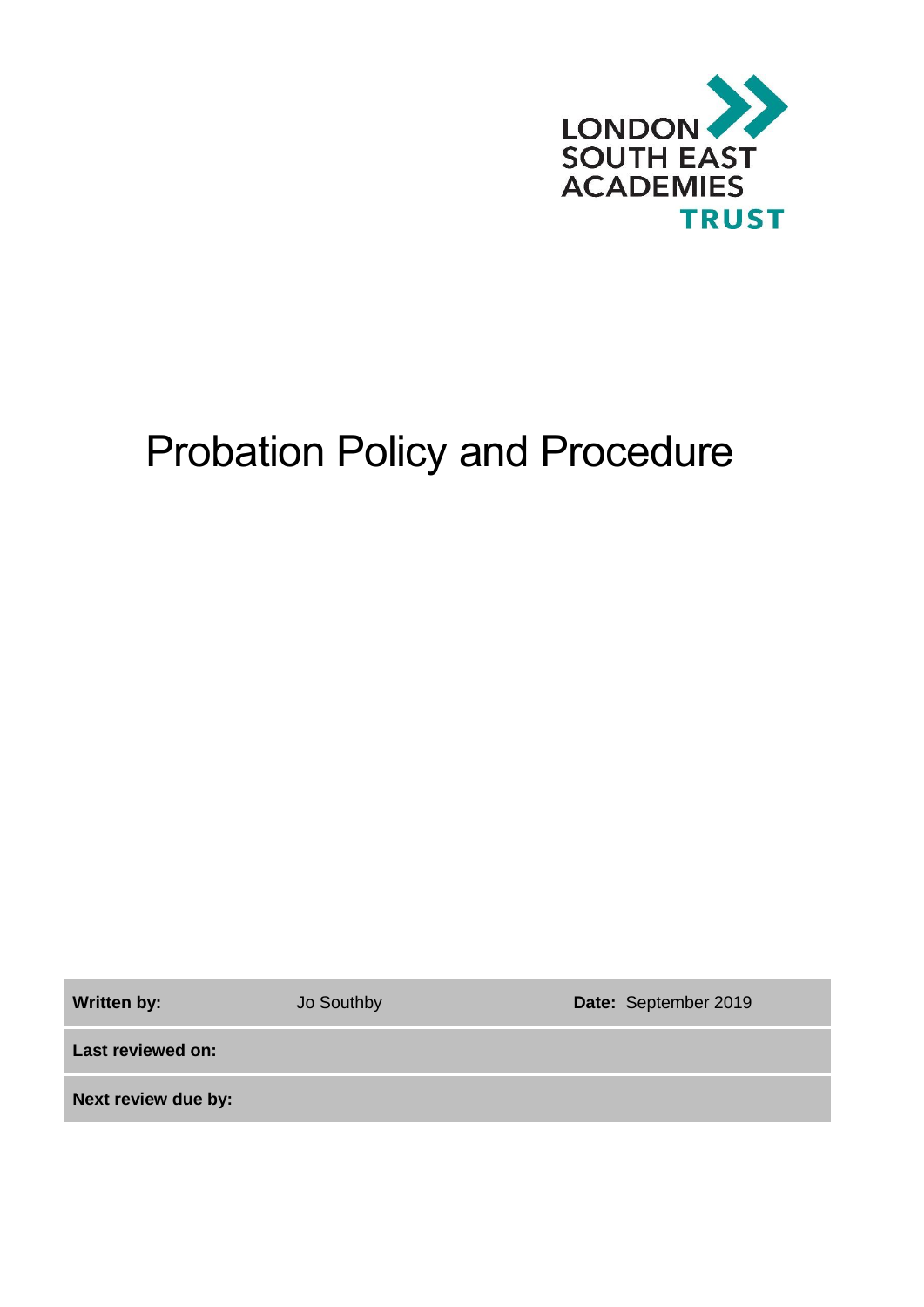# **CONTENTS**

| $2^{\circ}$    |  |  |  |  |
|----------------|--|--|--|--|
| $\mathbf{3}$   |  |  |  |  |
| $\overline{4}$ |  |  |  |  |
| 5 <sup>5</sup> |  |  |  |  |
| 6              |  |  |  |  |
| $7^{\circ}$    |  |  |  |  |
| 8              |  |  |  |  |
| 9              |  |  |  |  |
|                |  |  |  |  |
|                |  |  |  |  |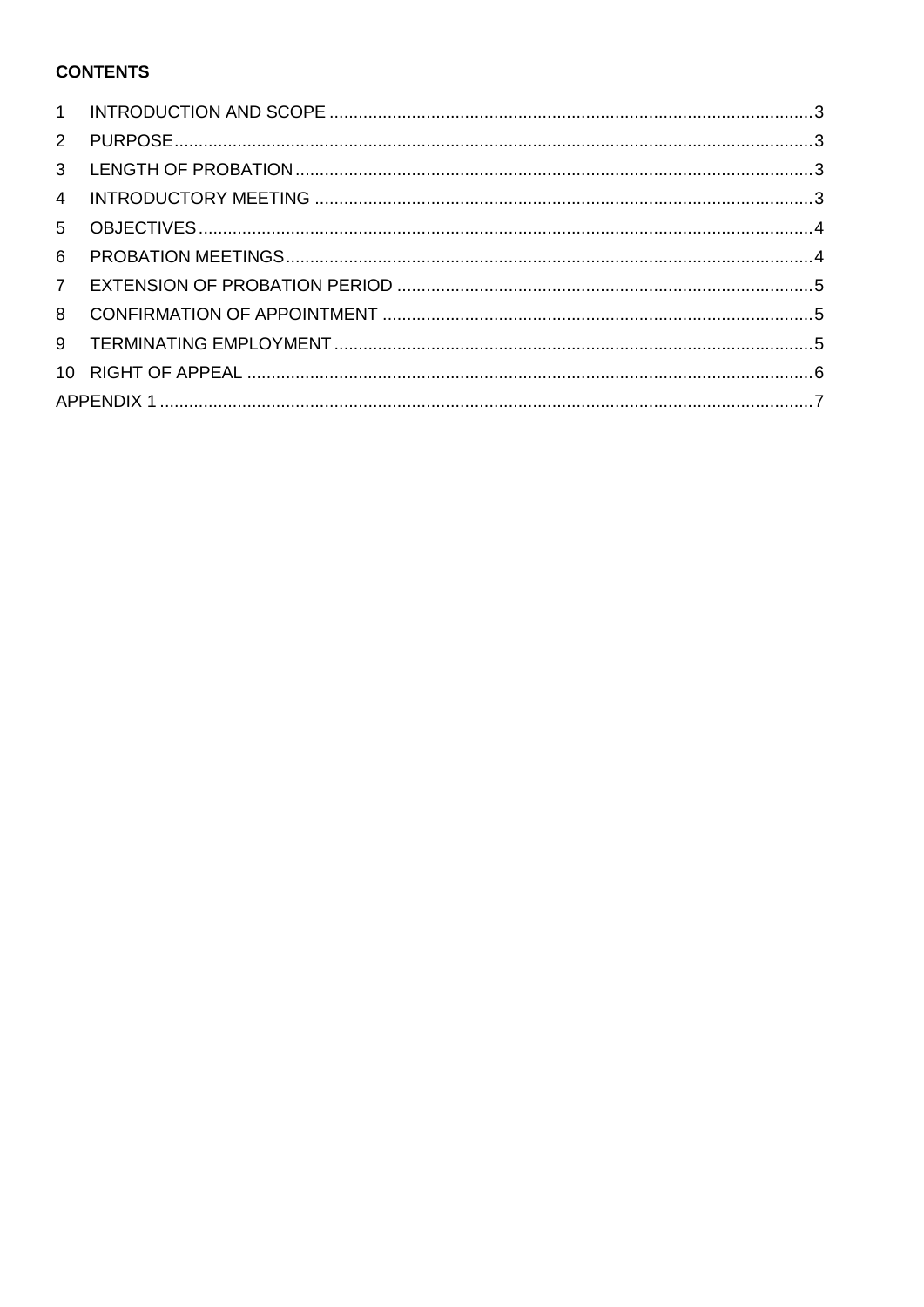# **PROBATION POLICY AND PROCEDURE**

# <span id="page-2-0"></span>**1 INTRODUCTION AND SCOPE**

- 1.1 The Trust acknowledges that for all new staff the probationary period of employment is an important time for them to settle into their new role and working environment. Therefore, all new staff should receive appropriate support from their line manager during this time in the form of regular one to one meetings.
- 1.2 This policy does not apply to agency workers or any contracted or self-employed workers.

# <span id="page-2-1"></span>**2 PURPOSE**

- 2.1 The purpose of probationary periods is to ensure that:
	- The performance, conduct, attendance, timekeeping and training/support needs are assessed fairly, consistently and equally
	- Managers provide new staff with the appropriate support, guidance, encouragement and feedback
	- New staff are encouraged to fully participate in the probation process and have input into the objectives and targets and also provide updates in relation to progress against agreed objectives

#### <span id="page-2-2"></span>**3 LENGTH OF PROBATION**

3.1 The length of probation shall be:

| <b>Category</b>                 | <b>Probation</b><br><b>Period</b> | <b>Review 1</b>        | <b>Review 2</b>      | <b>Review</b><br>3<br>(Final) |
|---------------------------------|-----------------------------------|------------------------|----------------------|-------------------------------|
| <b>Teaching</b><br><b>Staff</b> | 24 Teaching<br><b>Weeks</b>       | Teaching<br>4<br>Weeks | 12 Teaching<br>Weeks | 20 Teaching<br>Weeks          |
| <b>Support Staff</b>            | 24 Teaching<br><b>Weeks</b>       | Teaching<br>4<br>Weeks | 12 Teaching<br>Weeks | 20 Teaching<br>Weeks          |
| <b>Management</b>               | 24 Teaching<br><b>Weeks</b>       | Teaching<br>4<br>Weeks | 12 Teaching<br>Weeks | 20 Teaching<br>Weeks          |

# <span id="page-2-3"></span>**4 INTRODUCTORY MEETING**

- 4.1 The line manager shall:
- Clarify the duties and responsibilities of the new employee in line with the job description. This should include:
- Key aspects of the role, structure of the department and how it fits within the Trust structure
- Skills/competencies required/that must be acquired
- Standard of work expected (quality and quantity)
- Deadlines to be met
- Behaviour/conduct (including timekeeping and attendance)
- Working relationships
- Working environment
- Training/development needs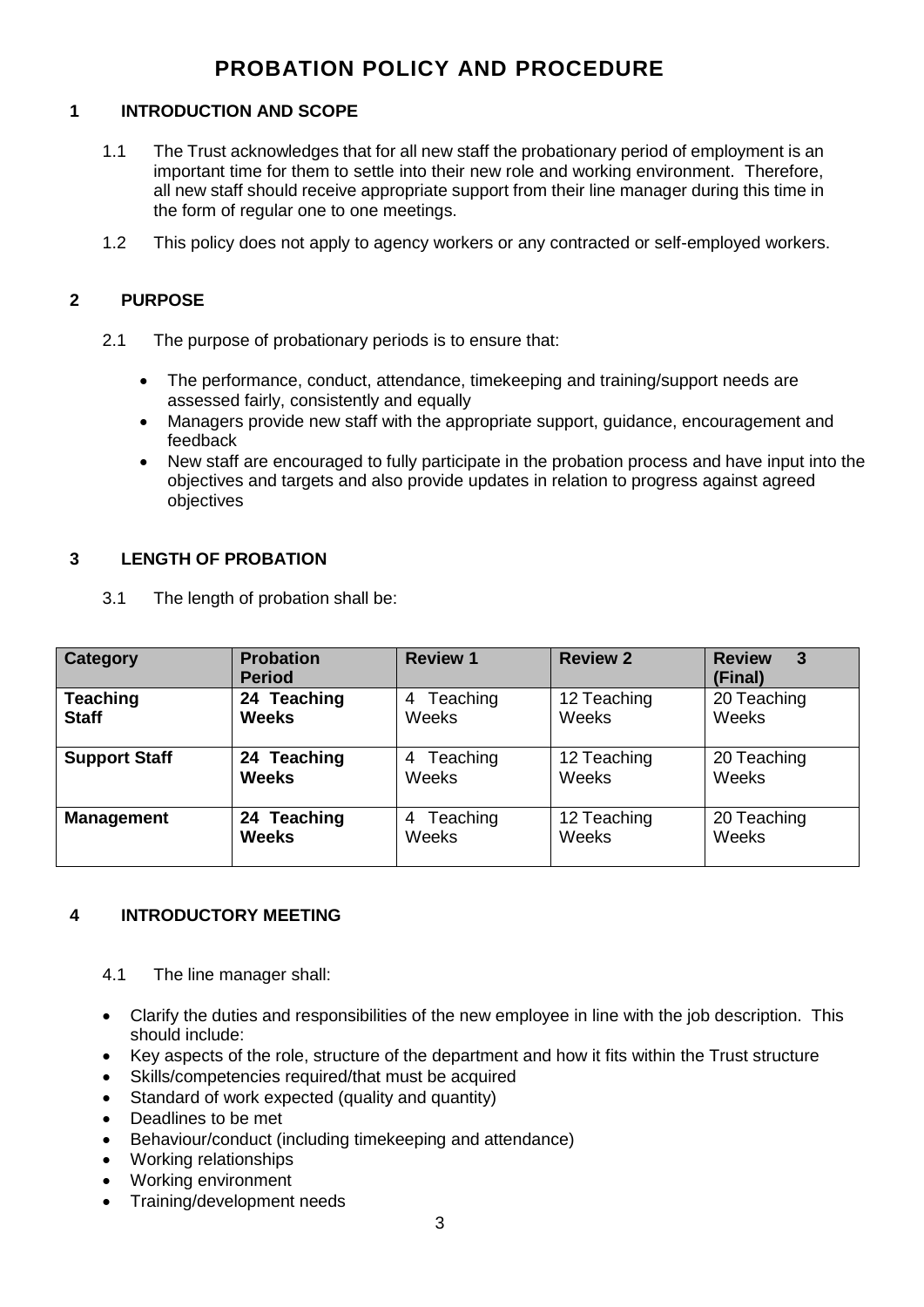- Any other issues specific to the role/grade
- 4.2 Explain how objectives will be monitored and measured and how frequently this will be done.
- 4.3 Identify and provide relevant training/development (this may be attendance at internal/external courses, identifying a mentor or providing on the job training) and provide the employee with a copy of their Induction Programme and relevant dates for identified training including all safeguarding and Positive Handling training.
- 4.4 Agree and set dates for further reviews (formal and informal) during the probation period.

# <span id="page-3-0"></span>**5 OBJECTIVES**

- 5.1 The objectives will be statements of what should be achieved in the role (including how and when) within the employee's probationary period to ensure they have a full understanding of the requirements of the role. These objectives should be agreed soon after appointment (ideally within the first week) in a discussion between the employee and their line manager.
- 5.2 The objectives should be specific to the activities of the new employee as detailed in their job description and should be clearly defined to avoid misinterpretation.
- 5.3 The objectives should be clear and measurable. Line managers should therefore indicate how the objectives will be measured and what indicators they will use to check whether objectives have been met.
- 5.4 The line manager shall give the employee appropriate support/guidance (including training) necessary to help them achieve the set objectives.
- 5.5 The objectives should be linked to a timescale and the line manager should arrange review meetings at appropriate points throughout the probation period to reflect the timescale of objectives set.

# <span id="page-3-1"></span>**6 PROBATION MEETINGS**

- 6.1 This probation policy introduces a number of probation meetings to ensure regular two-way communication between the employee and line manager allowing timely action to be taken in the early stages of appointment.
- 6.2 There shall normally be a minimum of 3 formal probation meetings during the probation period with the final meeting at the beginning of the final month of the employee's probationary period.
- 6.3 Line managers should arrange formal probation meetings in advance with the employee so that both parties have time to prepare in advance.
- 6.4 Probation meetings should take place in an uninterrupted environment allowing sufficient time in the meeting for both parties to contribute constructively to the discussion
- 6.5 Line managers are advised to hold frequent informal meetings with their employee in order to ensure a good working relationship and feedback on the employee's progress. These meetings can be as frequent as required by either party and an employee can ask for additional support in the form of a mentor if appropriate.
- 6.6 As part of the review, line managers should: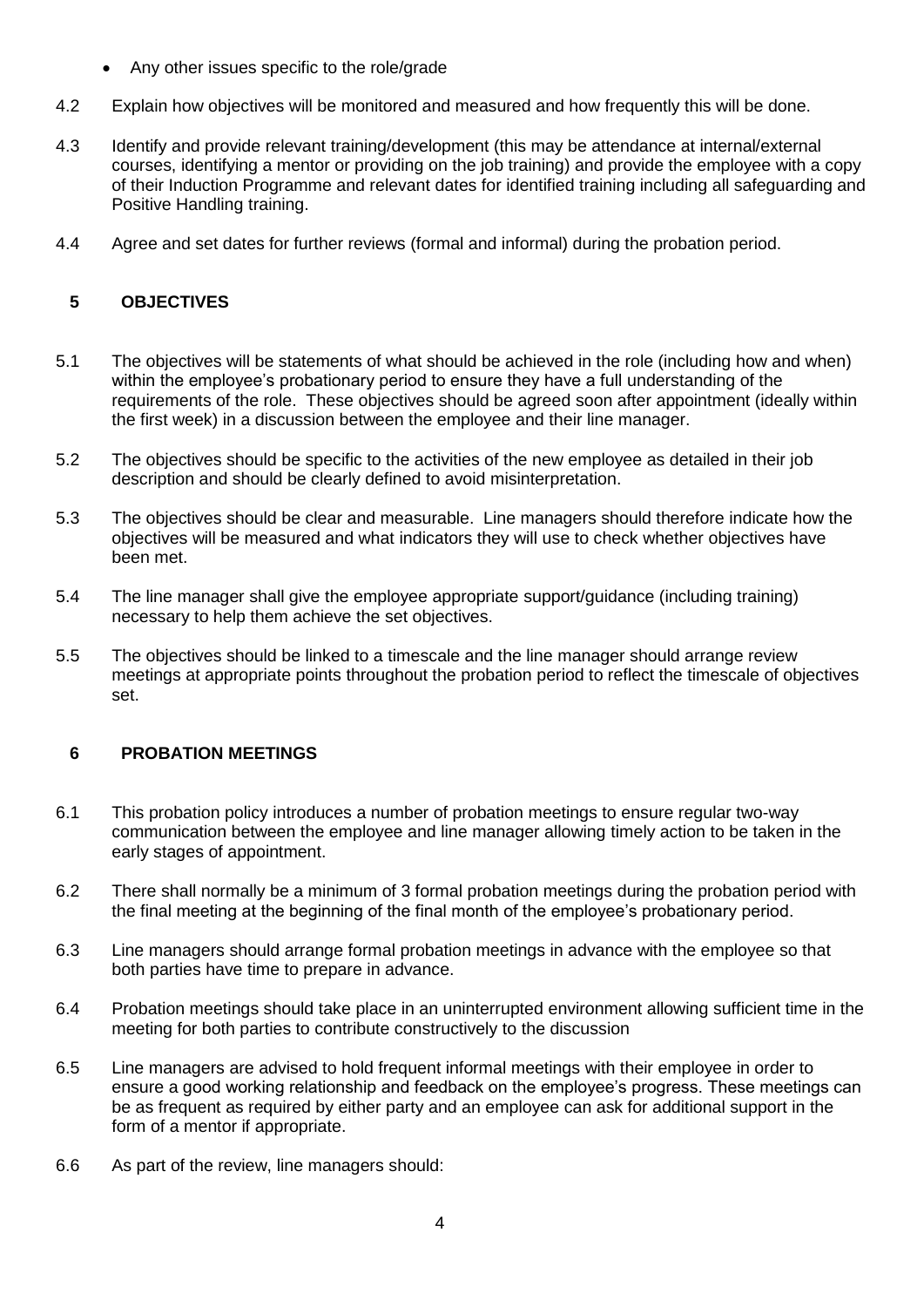- Provide constructive feedback on performance/achievements to date against objectives set at induction
- Review timekeeping/attendance, including sickness absence
- Review/agree training/development needs
- Identify aspects of performance/conduct that require improvement
- Explore any problems the employee has encountered in their role
- Provide guidance /support as appropriate
- Introduce/agree any changes to the objectives set
- Set next review meeting
- 6.7 A copy of the probation meeting documentation should be given to the employee and be recorded electronically in accordance with the Trust's current HR electronic management system.
- 6.8 It is the line manager's responsibility to ensure that reviews are conducted within the timescales described in this policy.

# <span id="page-4-0"></span>**7 EXTENSION OF PROBATION PERIOD**

- 7.1 The line manager, may, after discussion with Human Resources, seek to extend an employee's probationary period where performance, actions and/or conduct have been identified as not meeting the required standards.
- 7.2 Employees will be formally notified in writing of an extension to their probationary period by Human Resources and will include a clear outline of areas where improvement and/or action is required within an agreed timeframe.

### <span id="page-4-1"></span>**8 CONFIRMATION OF APPOINTMENT**

- 8.1 If the employee's performance, conduct, timekeeping and attendance have been satisfactory and fully meet the Trust's expected standards for the role the line manager on completion of the final probationary review shall recommend to Human Resources that the employee should be formally confirmed in post.
- 8.2 Employees will be advised in writing of the successful completion of their probation period.
- 8.3 Employees will not be deemed to have passed their probationary period of employment unless they have received written confirmation from Human Resources.

#### <span id="page-4-2"></span>**9 TERMINATING EMPLOYMENT**

- 9.1 Where performance or required actions have failed to reach the standards required by the line manager, and where reasonably considered there is very little likelihood of the employee being able to reach the required standards within reasonable timeframes, despite additional support and/or training the line manager should advise the employee that they may not be confirmed in post.
- 9.2 If this is the case, Human Resources will arrange a meeting between the Executive Head Teacher, the line manager and the employee. The employee has the right to be accompanied at this meeting by either a workplace colleague or Union Representative. The line manager will present their case detailing their recommendation that employment is terminated. The employee will be given an opportunity to state their case for the Executive Head Teacher to consider.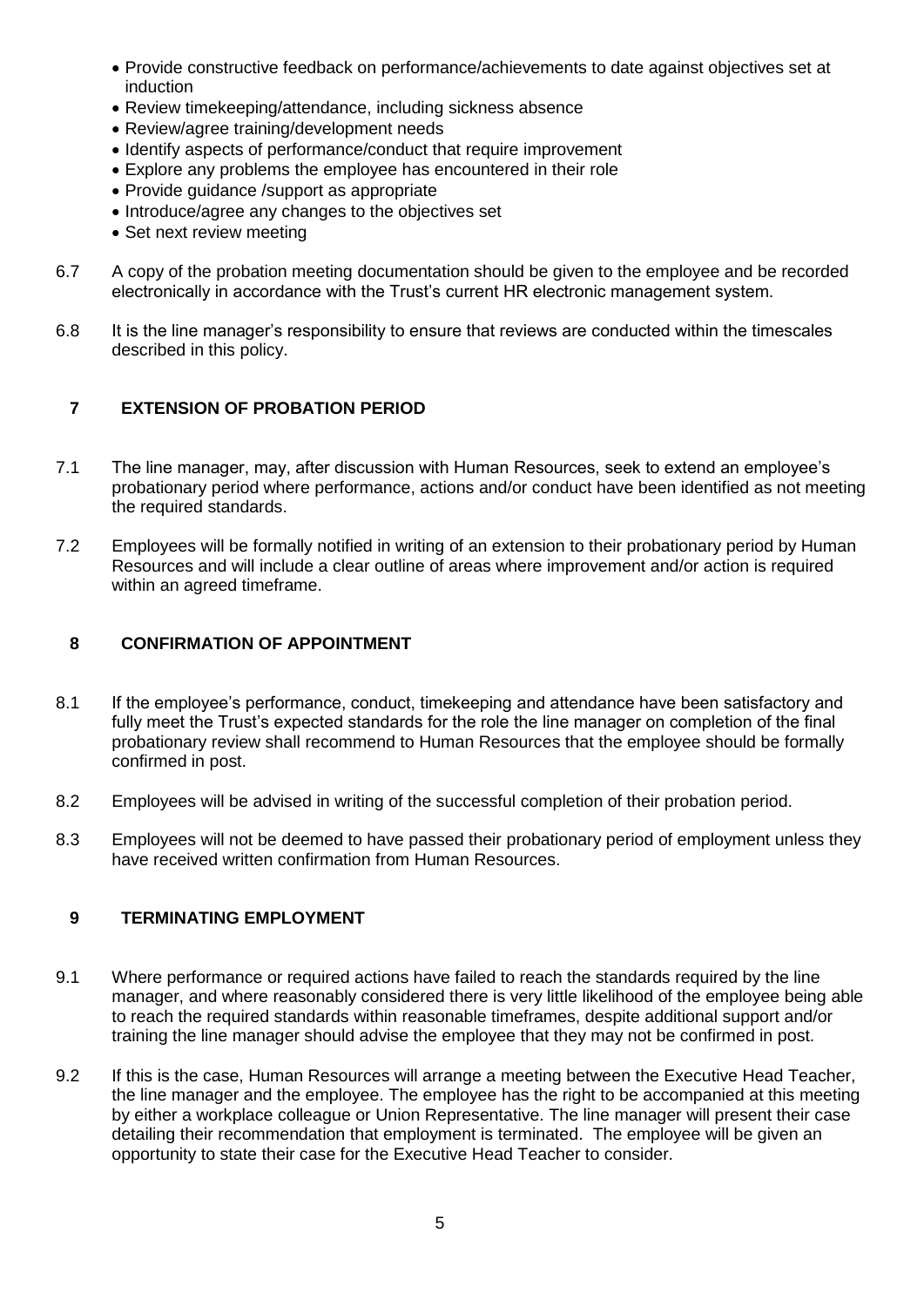9.3 The Executive Head Teacher will confirm their decision to the employee as soon as reasonably practical and normally within 5 working days of the meeting.

# <span id="page-5-0"></span>**10 RIGHT OF APPEAL**

- 10.1 An employee has the right of appeal against any termination action taken against them.
- 10.2 The grounds for appeal must be stated clearly in writing and submitted to the Head of School within 10 working days of receiving the decision to terminate employment.
- 10.3 An appeal hearing will be convened without reasonable delay and heard by the Chair of Governors or may be delegated to another senior manager within the Trust who has not been involved in the original meeting. The employee has the right to be accompanied at this meeting by either a workplace colleague or Union Representative
- 10.4 The decision of the appeal hearing will be communicated in writing to the employee within 10 working days.
- 10.5 The decision of the appeal is final and there will be no further internal process available.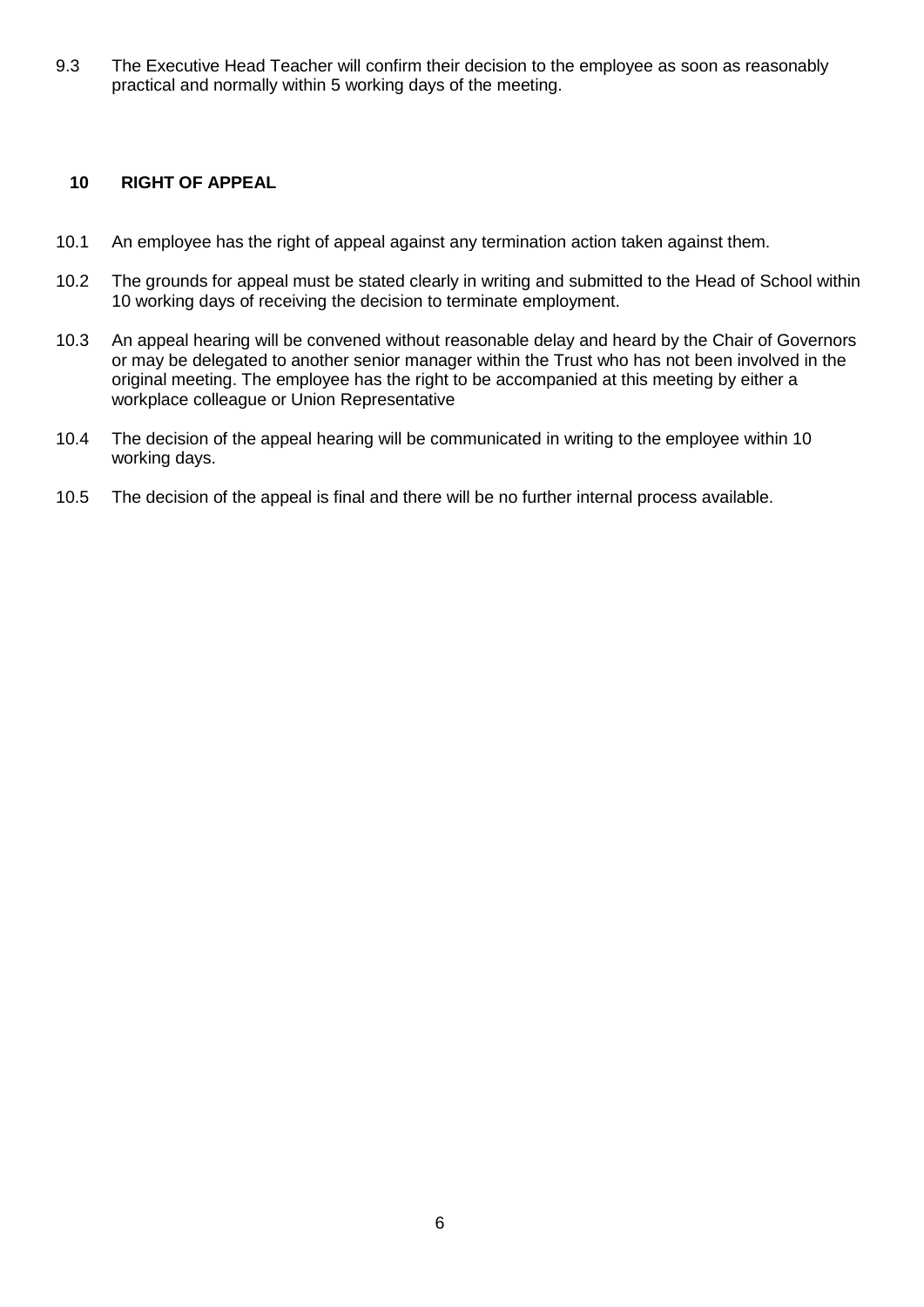### **FLOW CHART OF PROBATION PROCESS**

<span id="page-6-0"></span>